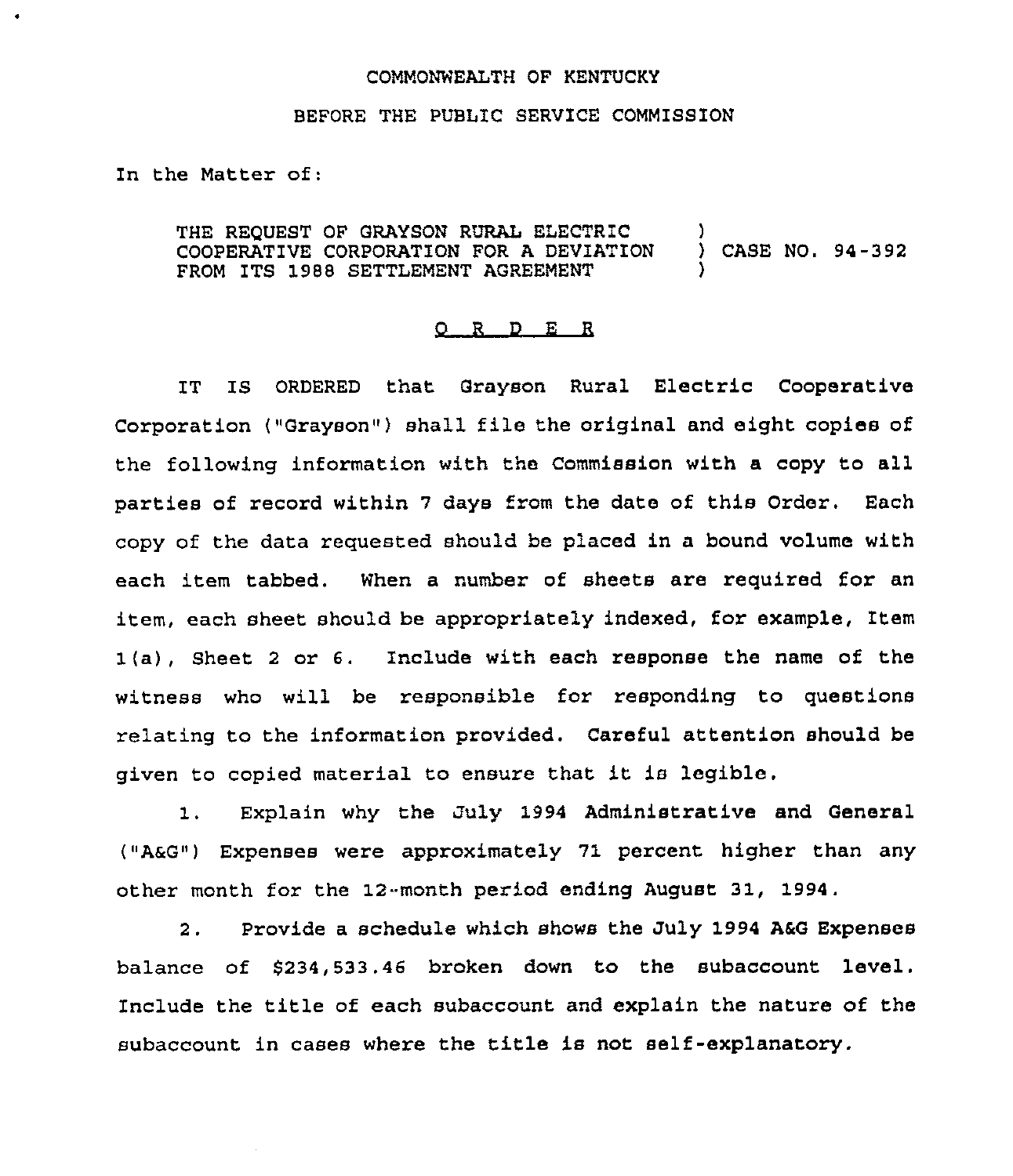3. Grayson has stated that storm related expenditures in the first quarter of 1994 created a financial hardship for the cooperative. Grayson's REA Form <sup>7</sup> monthly reports for the 15-month period August 1993 through October 1994 indicate:

(1) The General Cash balance exceeded \$130,000 in of 15 months and the average monthly balance was approximately \$320,000.

(2) Temporary Cash Investments exceeded \$205,000 each month and the average monthly balance was approximately \$350,000.

(3) Long-Term Debt increased by a net amount of \$2,725,388.

 $(4)$  Cash flow<sup>1</sup> was in excess of \$500,000 for the 12-month periods ending July, August, September, and October 1994.

Considering these financial indicators, explain why Grayson was not able to make its 1993 capital credit retirement of \$111,159 in 1994.

4. At September 30, 1993, Grayson's 12-month TIER<sup>2</sup> was 2.61 but by December 31, 1993, it had declined to 2.13, <sup>a</sup> decrease of 18.4 percent. Describe the factors which lead to such a decrease.

5. What actions did Grayson take since closing its 1993 books to prepare for the payment of 1993 capital credits7

 $-2-$ 

 $\mathbf{1}$ Based on a simple cash flow analysis of 12 months depreciation expense plus net margins.

 $\mathbf{z}$ Not including Generating and Transmission Capital Credits.